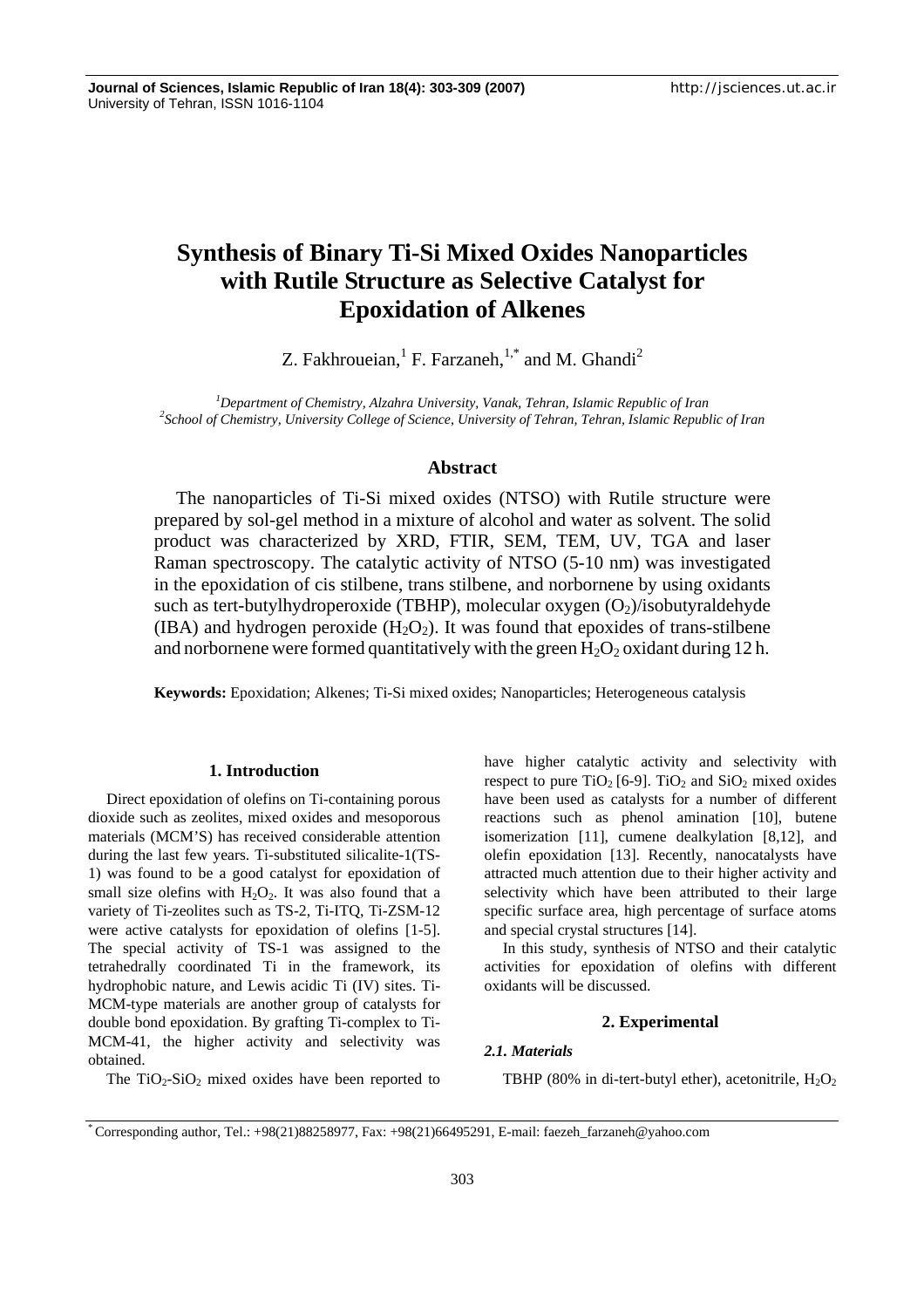| <b>Olefin</b>  | Time (h) | <b>Total Conversion</b> (%) | Epoxy $(\% )$ | Others $(\% )$           | TON <sup>a</sup> |
|----------------|----------|-----------------------------|---------------|--------------------------|------------------|
| Trans-stilbene | 9        | 86                          | 100           | $\overline{\phantom{m}}$ | 54               |
|                | 12       | 100                         | 100           |                          | 63               |
| Cis-stilbene   | Q        | 45                          | 100           |                          | 57               |
|                | 12       | 73                          | 100           |                          | 92               |
| Norbornene     | Q        | 55                          | 100           | $\overline{\phantom{0}}$ | 688              |
|                | 12       | 100                         | 100           |                          | 1250             |

**Table 1.** Results of catalytic epoxidation of some olefins with TBHP in the presence of NTSO

Reaction conditions: trans-stilbene, cis-stilbene, norbornene, 1 mmol, 2 mmol, 20 mmol, respectively. TON: mmol product/mmol catalyst.

(35%), methanol, tetraethylorthosilicate (TEOS) (99%), titanium (IV) isopropoxide (TIPO) (97%), 2-propanol, cis and trans-stilbene, norbornene and IBA were purchased from Merck Chemical Company, and used without further purification.

#### *2.2. Instrumentation*

Powder X-ray diffraction (XRD) data were recorded on XRD 3003 PTS Seifert with Cu Kα radiation  $(\lambda=1.54\text{Å})$ . FTIR spectra were measured on KBr disks with a Bruker-Tensor 27 2002 spectrometer. Scanning electron micrograph (SEM) images were taken by XL-30 Phillips (1992). High resolution transmission electron microscopy (HRTEM) was performed by using TECNAI F20 field emission gun microscope operating at 200 KeV and equipped with Gatan 794 slow scan charge-coupled device camera. Nitrogen adsorption and desorption isotherm was carried out on an ASAP 2000 micrometritics gas sorption analyzer. Surface areas were calculated by the Brunauer-Emmett-Teller (BET) method by  $N_2$  gas with Quanta chrome chembet 3000. The pore size was calculated using the Barrett-Joyner-Hatenda (BJH) model. The bond-gap energy was measured to be 2.91 eV by Epps 2000 stellar Net Inc photo spectrometer. TGA thermal curve was studied by Perkin-Elmer Pyrif 1. The oxidation products were analyzed by GC and GC-Mass using Agilent 6890 series, with FID detector and HP-5ms 6890 Network GC system respectively. The Raman spectrum was record by using the Almega Dispersive Raman Spectrometer Thermo-NICOLET 2003 American.

#### *2.3. Preparation NTSO*

The reported procedure for the synthesis of Ti-Si mixed oxides was adopted and partially modified as follows  $[15]$ . TEOS  $(15 \text{ g})$  in 2-propanol  $(50 \text{ ml})$  was slowly added to TIPO (20 g) in 2-propanol (50 ml). After stirring for several minutes, deionized water (11 ml) was injected during 3-4 h by a syringe pump. The solid product was then separated, dried and calcined at 850°C for 8 h.

# 2.4. Oxidation of Alkenes with THBP or  $H_2O_2$ : *General Procedure*

A mixture of catalyst (0.24 g) and appropriate amount of alkene (see Table 1) was stirred in  $CH<sub>3</sub>CN$  (8) ml) under nitrogen atmosphere. TBHP (24 mmol), or  $H_2O_2$  (1.2 ml, 30%) was then added and the mixture was refluxed for 9 and 12 h. After filtration, the solid was washed with solvent and the filtrate was then subjected to GC and GC-Mass analysis.

# 2.5. Oxidation of Alkenes with O<sub>2</sub> / IBA: General *Procedure*

To a mixture of catalyst (0.24 g) and alkene (20 mmol in 8 ml  $CH<sub>3</sub>CN$ ) was added IBA (24 mmol). The mixture was refluxed under  $O_2$  atmosphere for 12 h. It was then filtered, washed with fresh  $CH<sub>3</sub>CN$  and the filtrate was subjected to GC and GC-Mass analysis.

# **3. Results and Discussion**

### *3.1. Characterization of Catalyst*

Figure 1 shows the X-ray powder diffraction pattern of calcined NTSO at 850°C which is exactly consistent with Rutile structure [15,16].

The nitrogen adsorption-desorption isotherm plots of calcined NTSO is shown in Figure 2. The isotherms indicate that at low relative pressures  $P/P<sub>o</sub>$ , adsorption takes place as a thin layer on the walls (monolayer of coverage). Sharp inflection point at  $P/P_0 = 0.93$  was found. The BET specific surface area of NTSO is 46  $m^2/g$ . The pore size distributions was measured by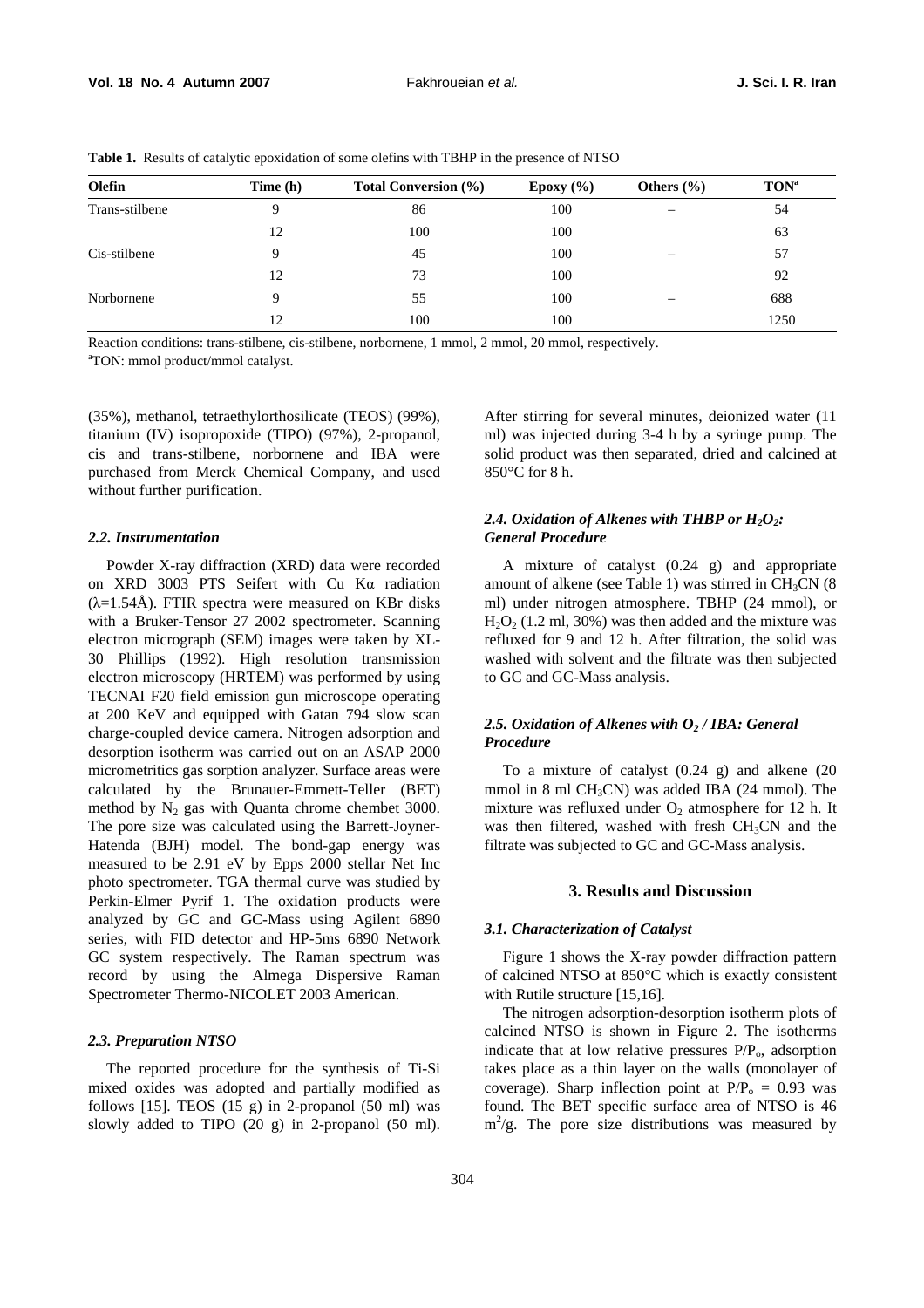Barrett-Joyner-Hatenda (BJH) model [9,17,18],and mercury techniques. It can be observed that the pore sizes of the sample concentrate in a range of 5-10 nm and mean pore size is 7 nm and the total pore volume is 0.1 cm<sup>3</sup>/g and wall thickness is 0.5 nm.

The UV-Vis spectrum of the calcined NTSO is shown in Figure 3. As seen, one broad intense band appears at 440 nm is characteristic of titanium atoms in a tetrahedral coordination sphere [15].

The FTIR spectrum of NTSO is shown in Figure 4. Two bands appear at 466 and 1087  $cm^{-1}$  are assigned to the Si-O-Si bending mode and asymmetric stretching vibration respectively. The band at 948  $cm^{-1}$  represents the Ti-O-Si linkage. The peaks observed at 1623 and 3234  $\text{cm}^{-1}$  are assigned to the stretching vibrations of OH group and molecular  $H_2O$  [9,15,18].

Figure 5 shows the TGA curve of NTSO. A weight loss at around 100°C, is due to desorption of physically bonded water and surface dehydroxylation. By increasing the temperature, the TGA curve becomes smooth and the weight lose is completely constant at around 600°C. The results indicate that water and organic residues in the mixed oxide were completely removed above 200°C [19].

Transmission electron microscopy (TEM) image of calcined NTSO is shown in Figure 6. The lattice fringe of ~0.35 nm was observed, which corresponds to the lattice spacing of a plane in the Rutile phase [20].

Laser Raman spectrum of NTSO is shown in Figure 7. It exhibits two sharp peaks at 650 and 750  $\text{cm}^{-1}$  and a broad peak at 430 cm<sup>-1</sup>, which are consistent with Rutile spectrum of  $TiO<sub>2</sub>$ . The position of peaks shifts to higher wave numbers due to the silicon incorporation into the sample [15].

## *3.2. Catalytic Activity*

*3.2.1. NTSO as Catalyst for Epoxidation of Transstilbene, Cis-stilbene and Norbornene with TBHP Oxidant* 

Results obtained in the epoxidation of trans-stilbene, cis-stilbene, and norbornene with TBHP as oxidant in the presence of NTSO catalyst are shown in Table 1. As seen in Table 1, trans-stilbene and norbornene quantitatively and cis-stilbene about 73% are converted to the corresponding epoxides during 12 h. Such observation is not surprising on the basis of the reaction mechanism (*vide infra*). The formation of epoxide with 100% selectivity in these cases is remarkable.



**Figure 1.** XRD pattern of NTSO with Rutile structure.

N<sub>2</sub> adsorption desorption isotherms



**Figure 2.** Nitrogen adsorption isotherms and pore size distribution of NTSO.



**Figure 3.** UV-Vis absorption spectrum of NTSO.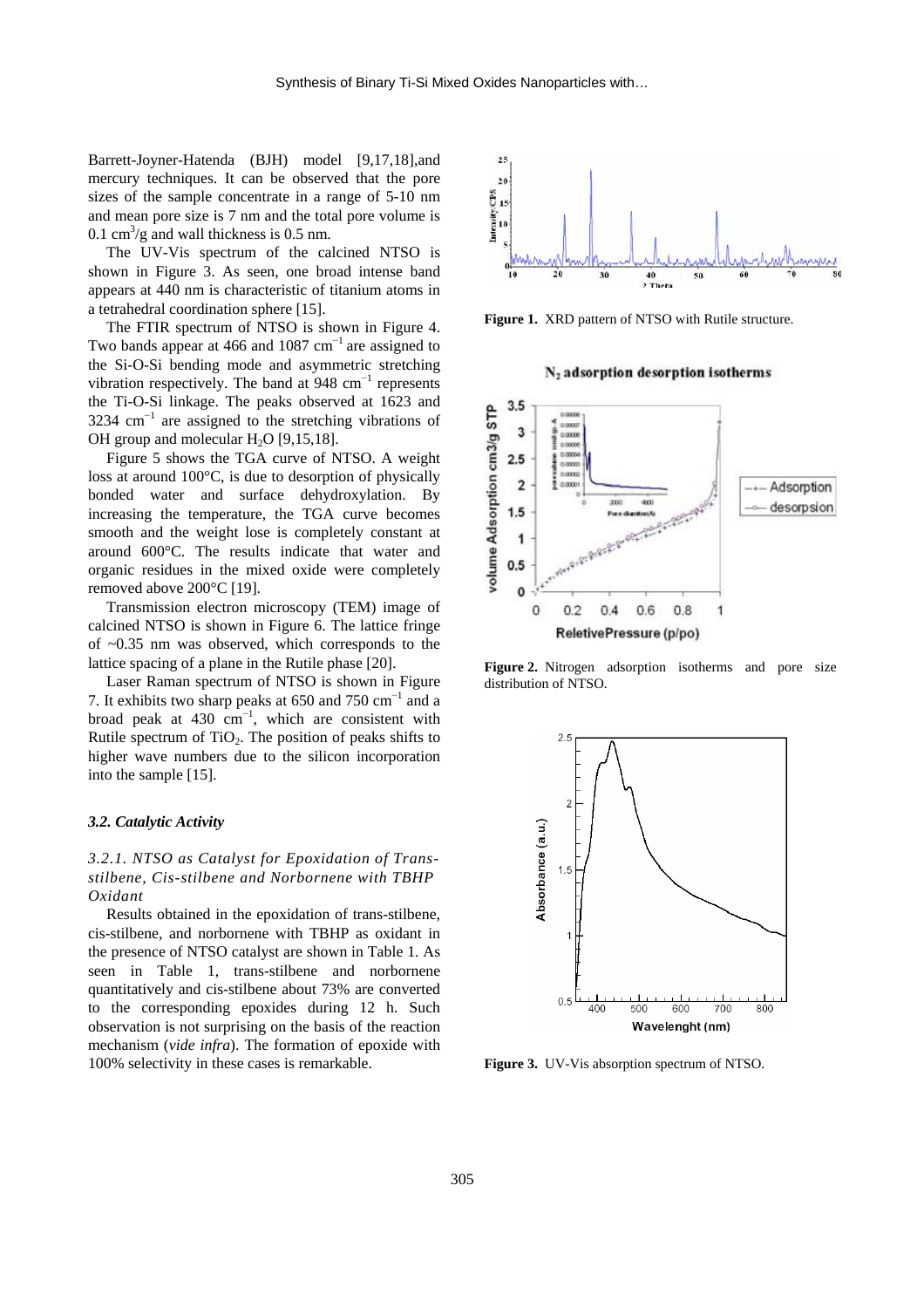

**Figure 4.** FT-IR of TiO<sub>2</sub>-SiO<sub>2</sub> calcined at  $850^{\circ}$ C.



**Figure 5.** TGA curve of Ti-Si mixed oxides up to 850°C.



**Figure 6.** TEM image of nanosized  $TiO_2/SiO_2$  (1:1).



**Figure 7.** Laser Raman spectrum of NTSO.

# *3.2.2. NTSO as Catalyst for Epoxidation of Transstilbene and Norbornene with*  $O_2/IBA$  *and*  $H_2O_2$

As seen in Table 2, utilization of oxygen with isobutyraldehyde in acetonitrile as solvent, will lead to 100% conversion of trans-stilbene and norbornene with 70-79% selectivity toward the corresponding epoxides. Surprisingly, trans-stilbene and norbornene have quantitatively been converted to the corresponding epoxides by using  $H_2O_2$  as oxidant (see Table 2). Since  $H_2O_2$  is a green oxidant, the formation of the epoxides in 100% yields is promising.

It was found that 2-cyclohexene-1-one and cyclohex-2-enyl-1-tert-butyl peroxide (mixed peroxide) were formed as the major products in the oxidation of cyclohexene with TBHP in the presence of NTSO catalyst. Based on the work of Sherington and his coworkers, the formation of the mixed peroxide is a strong evidence of t-BuOO radical implication in oxidation reaction [21]. Our previous experience is in agreement with Sherington's viewpoint since the operation of a radical pathway mechanism in cyclohexene oxidation with TBHP catalyzed by immobilized Vitamin  $B_{12}$ within MCM-41 affording 2-cyclohene-1-one and cyclohex-2-enyl-1-tert-butyl peroxide products was supported by observing the total quenching of the products in the presence of Ph<sub>2</sub>NH radical scavenger [22]. Therefore, it is plausible that the free radical species which are responsible for alkene oxidation are formed via outer-sphere electron transfer from TBHP to catalyst in a Haber-Weiss type mechanism. Since cyclohexene contains active allylic hydrogens, the t-BuOO radical is scavenged by abstracting a hydrogen atom leaving the stable cyclohexene radical. Subsequent reaction of this intermediate with TBHP will finally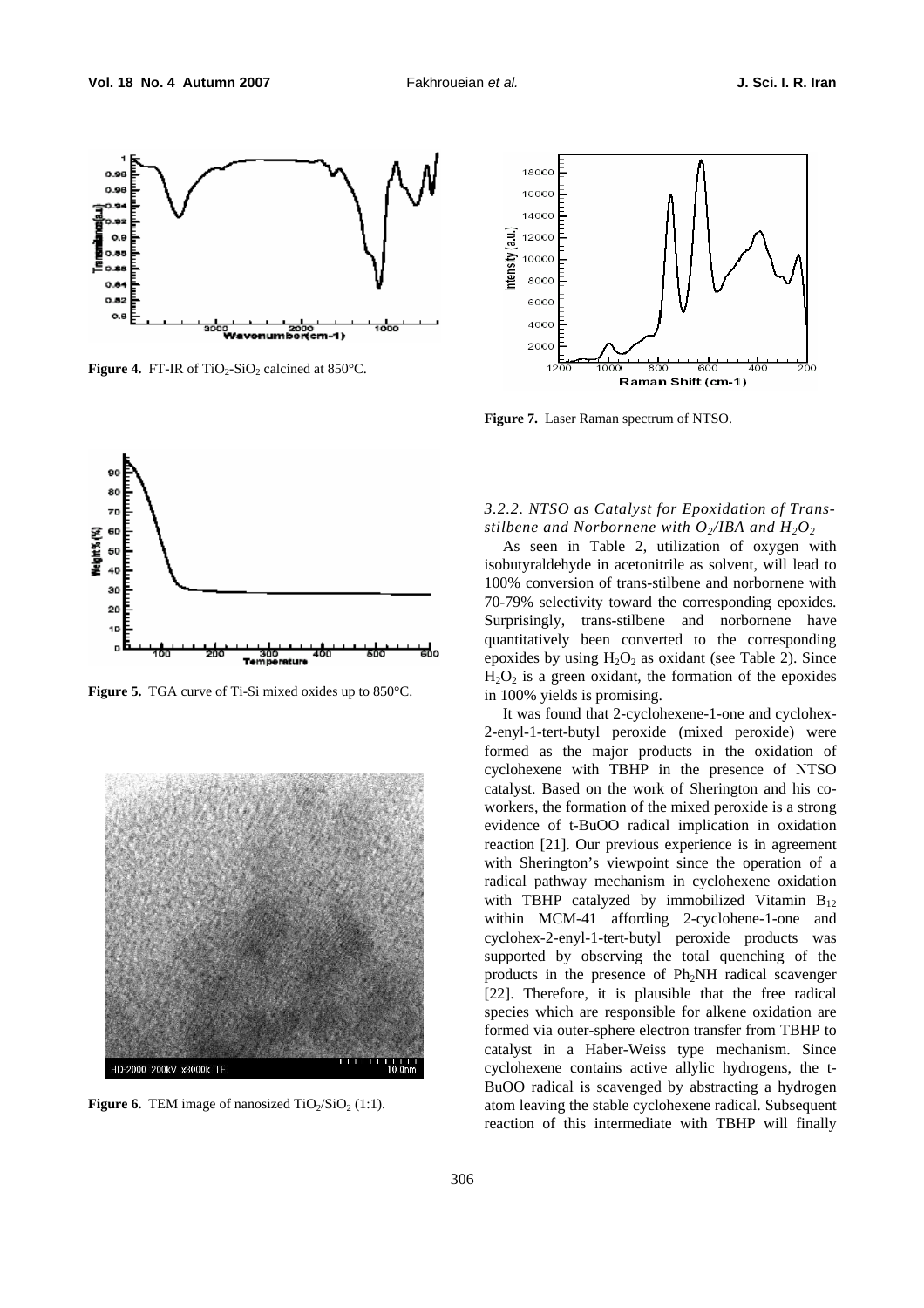| <b>Substrate</b> | Oxidant     | Conversion $(\% )$ | <b>Product</b> $(\% )$ |                          | <b>TON</b> |
|------------------|-------------|--------------------|------------------------|--------------------------|------------|
|                  |             |                    | Epoxide                | Other                    |            |
| Trans-Stilbene   | <b>TBHP</b> | 100                | 100                    |                          | 63         |
|                  | $O_2/IBA$   | 100                | 70                     | 30 <sup>a</sup>          | 63         |
|                  | $H_2O_2$    | 100                | 100                    | $\overline{\phantom{m}}$ | 63         |
| Norbornene       | <b>TBHP</b> | 100                | 100                    | –                        | 1000       |
|                  | $O_2/IBA$   | 100                | 79                     | 21 <sup>a</sup>          | 1000       |
|                  | $H_2O_2$    | 100                | 100                    |                          | 1000       |

**Table 2.** The results of epoxidation of trans-stilbene and norbornene with different oxidants

Reaction conditions: trans-stilbene, 1 mmol, norbornene, 20 mmol, time, 12 hours; TON: mmol products/mmol catalyst. Unidentified product(s).





yield the oxidation products (Scheme 1). On the other hand, since cis and trans-stilbenes do not contain allylic hydrogens in their molecular structures, addition of peroxy radical to double bond with subsequent epoxide formation is inevitable (Scheme 1). That norbornene containing allylic hydrogens in the molecular structure affords the corresponding epoxide is easily inferred by knowing the fact that the formation of the unstable bridgehead radical is not possible under the reaction conditions (Scheme 1) [23].

It seems likely to believe that isobutylperoxy radical as the key oxidant has probably been produced via outer-sphere electron transfer from aldehyde to NTSO (Scheme 2) [24]. Addition of this radical to transstilbene with subsequent degradation affords the corresponding epoxide.

To make insight into the oxidation reaction mechanism with  $H_2O_2$ , we used the oxygen-radical trap Ph<sub>2</sub>NH. Using an equimolar of trapping agent with  $H_2O_2$ completely suppressed either trans-stilbene or norbornene oxidations based on the GC analysis of the products mixture, which showed that the alkenes were left intact. Therefore, similar mechanism to that of TBHP oxidation is anticipated (Scheme 3).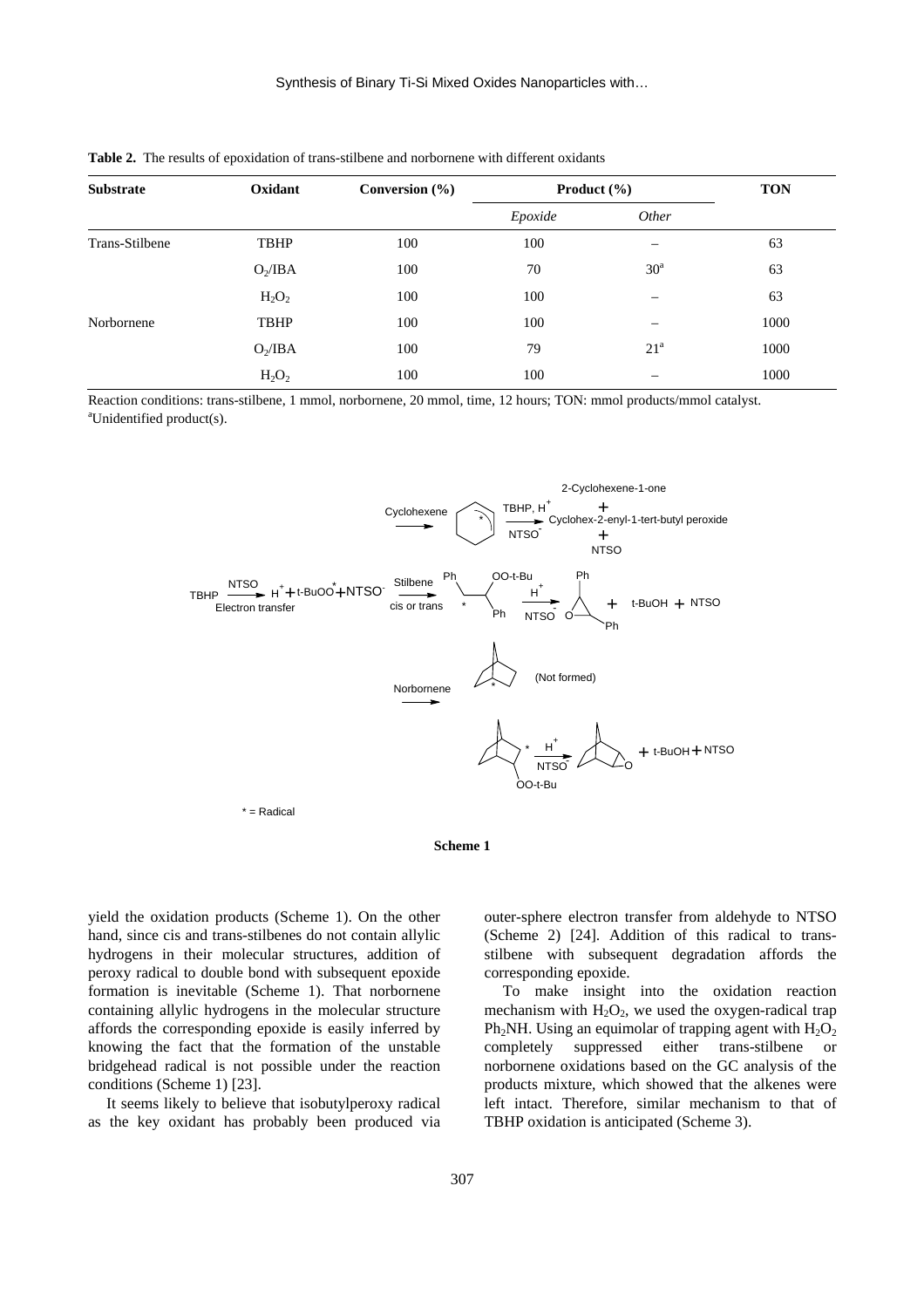

**Figure 8.** X-ray diffraction pattern of NTSO after using as catalyst for four times.

Although catalytic activity of  $Ti(IV)/SiO<sub>2</sub>$  has been reported to be superior due to an increase in Lewis acidity, it is ineffective catalyst for epoxidation with aqueous hydrogen peroxide [24]. This effect arises by the strongly coordinating ligands, especially water [24]. On the contrary, our NTSO catalysis system is remarkably active with aqueous  $H_2O_2$  (see Table 2). The remarkable activity of NTSO in epoxidation with aqueous  $H_2O_2$  is attributed to site-isolation of Ti centers in the hydrophobic pores of silicates which allows for the simultaneous adsorption of the oxidant and the hydrophobic alkene in the presence of water [24]. The difference between  $Ti(IV)/SiO<sub>2</sub>$  and NTSO might arise either from crystallinity of the latter in comparison to the former or the very higher calcination temperature of 850°C which we used in NTSO synthesis.

Therefore, approach of  $H_2O_2$  to Ti in the absence of deactivating water molecules present in the vicinity of reaction center produces the peroxy radical via oneelectron transfer process. Subsequent addition to alkene double bond and elimination of water affords the corresponding epoxide (Scheme 3).

# *3.3. Characterization and Identification of Catalyst after Recycling of NTSO*

In order to evaluate the activity of the recycled NTSO, the epoxidation reactions were carried out for four times. The catalyst was recalcined before each step in order to eliminate the adsorbed products. It was found that the catalytic activity remained almost constant after fourth runs and the products yields were similar. Moreover, no Ti was detected in solution. Particularly significant is the fact that no structural changes occurred in the catalyst (NTSO) throughout the cycles based on the XRD pattern (Fig. 8). Therefore, it can be concluded that the nanoparticles of NTSO exhibit good stability under the reaction conditions. It was regenerated repeatedly without losing activity.

#### **Conclusion**

In this work, we have prepared the nanoparticles of NTSO with Rutile structure in a mixture of alcohol and water. It shows excellent catalytic activity and selectivity for epoxidation of trans-stilbene and norbornene with TBHP,  $O_2/IBUA$  and eco-friendly  $H<sub>2</sub>O<sub>2</sub>$  oxidants.

#### **Acknowledment**

The authors gratefully acknowledge University of Alzahra for financial support.

# **References**

- 1. Sheldon R.A. *J. Mol. Catal. A: Chem.*, **107**: 75 (1996).
- 2. Taramasso M., Perego G., and Notari B. *US Patent*, **4**: 410-501 (1983).
- 3. Notari Stud B. *Surf. Sci-Catal.*, **37**: 413 (1983).
- 4. Muller C.A., Maciejewski M., Mallat T., and Baiker A. *J.*